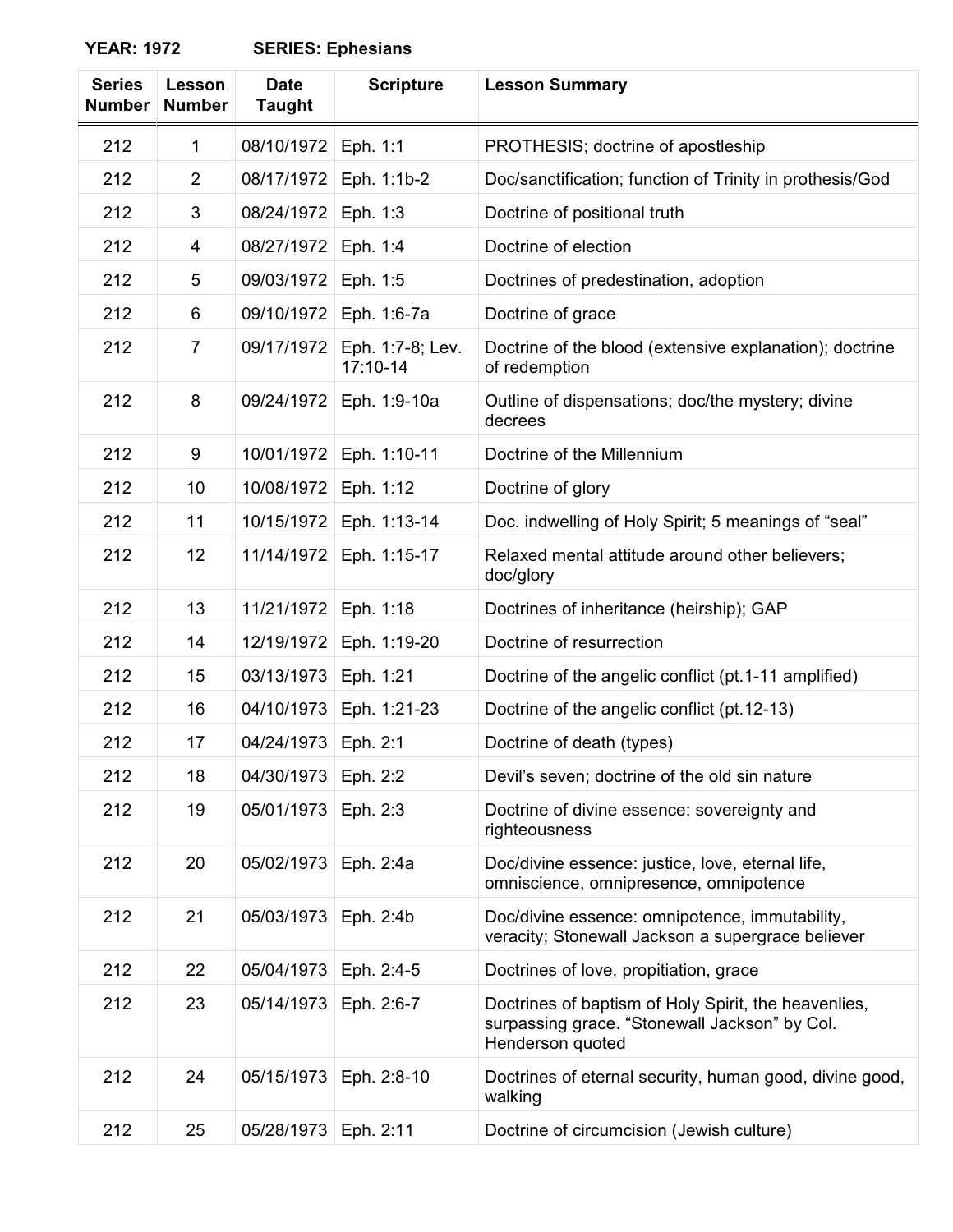## **YEAR: 1972**

| <b>Series</b><br><b>Number</b> | <b>Lesson</b><br><b>Number</b> | <b>Date</b><br><b>Taught</b> | <b>Scripture</b>       | <b>Lesson Summary</b>                                                                                     |
|--------------------------------|--------------------------------|------------------------------|------------------------|-----------------------------------------------------------------------------------------------------------|
| 212                            | 26                             | 05/29/1973                   | Eph. 2:11b-12          | Superiority of the Jews; South vs. Federal Government                                                     |
| 212                            | 27                             | 06/11/1973                   | Eph. 2:13              | Doctrine of the blood                                                                                     |
| 212                            | 28                             | 06/12/1973                   | Eph. 2:14; Gal.<br>5:1 | Freedom/soul in Christ. Wall of snobbery.                                                                 |
| 212                            | 29                             | 06/13/1973                   | Eph. 2:15              | Doctrine of hypostatic union                                                                              |
| 212                            | 30                             | 06/14/1973                   | Eph. 2:16              | Doctrine of reconciliation (amplified, revised)                                                           |
| 212                            | 31                             | 07/17/1973                   | Eph. 2:17-22           | Doctrines of intensification of the angelic conflict,<br>reconciliation, baptism of the Holy Spirit       |
| 212                            | 32                             | 08/14/1973                   | Eph. 3:1-2             | Docs/dispensations, intercalation. Contrast of Church<br>Age to Age of Israel                             |
| 212                            | 33                             | 08/15/1973                   | Eph. 3:3-4             | Doctrines of dispensations, the mystery                                                                   |
| 212                            | 34                             | 08/16/1973                   | Eph. 3:5               | Doctrines of apostleship, inspiration                                                                     |
| 212                            | 35                             | 08/17/1973                   | Eph. 3:6-7a            | Doctrines of positional truth, the ministry                                                               |
| 212                            | 36                             | 08/19/1973                   | Eph. 3:7               | Doctrine of the ministry (cont.); doctrine of grace                                                       |
| 212                            | 37                             | 08/19/1973                   | Eph. 3:8               | Doctrine of supergrace                                                                                    |
| 212                            | 38                             | 08/20/1973                   | Eph. 3:9-10            | Doctrine of the heavenlies                                                                                |
| 212                            | 39                             | 08/21/1973                   | Eph. 3:11-13           | Doctrine of glory                                                                                         |
| 212                            | 40                             | 08/22/1973                   | Eph. 3:14-15           | Doctrine and concept of prayer, intercession                                                              |
| 212                            | 41                             | 08/23/1973                   | Eph. 3:16              | Doctrine of GAP (Grace Apparatus for Perception)                                                          |
| 212                            | 42                             | 08/24/1973                   | Eph. 3:16              | Doctrine of the indwelling of God the Holy Spirit                                                         |
| 212                            | 43                             | 08/26/1973                   | Eph. 3:17-18a          | Doctrine of the indwelling of Jesus Christ                                                                |
| 212                            | 44                             | 08/26/1973                   | Eph. 3:18b-19a         | Doc. of the human spirit; occupation with Jesus Christ                                                    |
| 212                            | 45                             | 08/27/1973                   | Eph. 3:19b-21          | Doctrine of PLEROO; supergrace (review)                                                                   |
| 212                            | 46                             | 09/18/1973                   | Eph. 4:1               | Doctrines of walking, election                                                                            |
| 212                            | 47                             | 09/19/1973                   | Eph. 4:2               | Doctrine of the royal family                                                                              |
| 212                            | 48                             | 09/20/1973                   | Eph. 4:3-5             | Doctrines of the Body of Christ, baptism of Holy Spirit<br>(revised); characteristics of the royal family |
| 212                            | 49                             | 09/21/1973                   | Eph. 4:6-8             | Doctrines of ascension, spiritual gifts                                                                   |
| 212                            | 50                             | 09/23/1973                   | Eph. 4:9-11a           | Doctrines of PLEROO, apostleship                                                                          |
| 212                            | 51                             | 09/23/1973                   | Eph. 4:11b-12a         | Doctrine of Pastor-Teacher                                                                                |
| 212                            | 52                             | 09/28/1973                   | Eph. 4:12b             | Doctrine of the ECS (Edification Complex of the Soul)                                                     |
| 212                            | 53                             | 09/30/1973                   | Eph. 4:13-15a          | Warning to reversionists                                                                                  |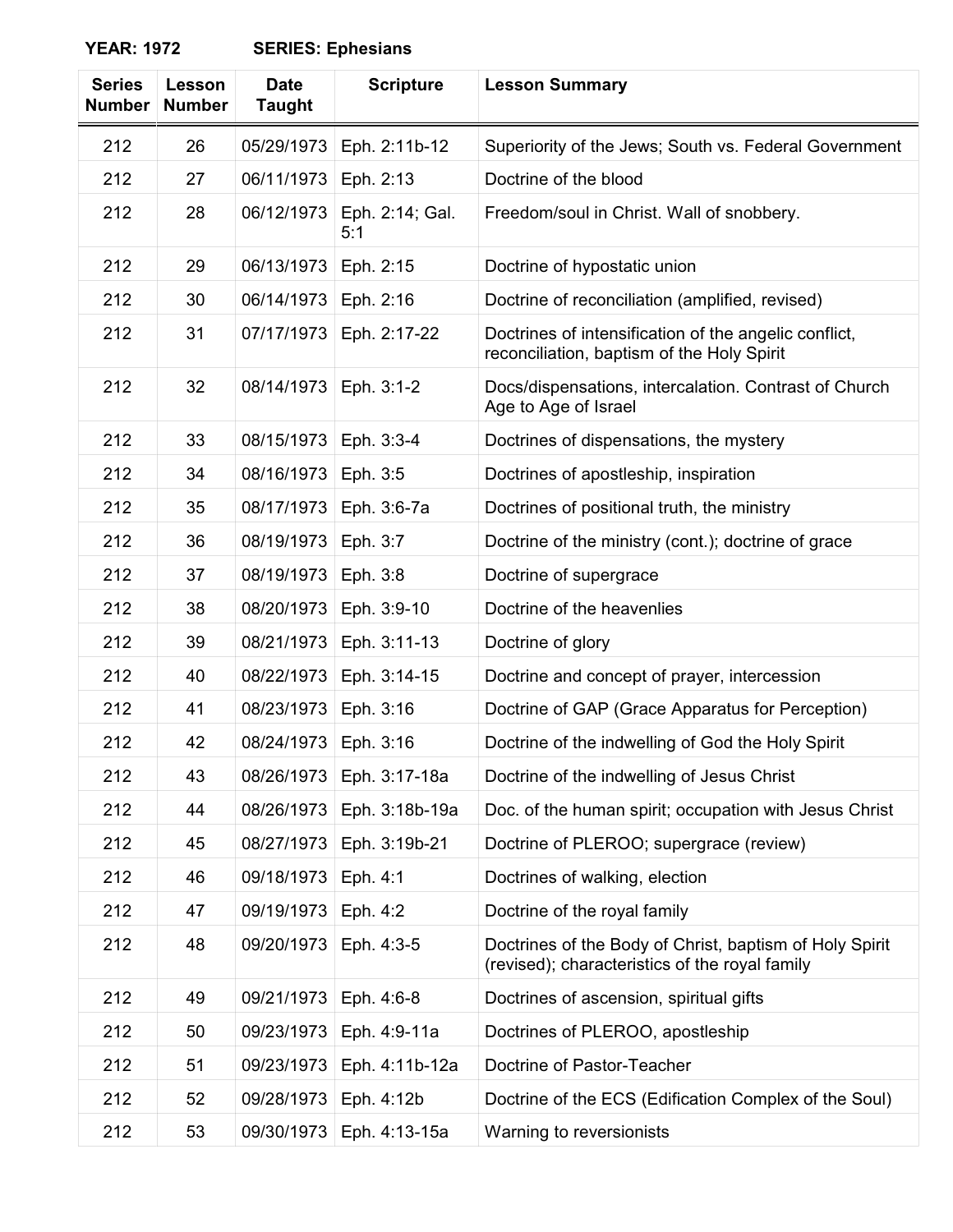## **YEAR: 1972 SERIES: Ephesians**

| <b>Series</b><br><b>Number</b> | Lesson<br><b>Number</b> | <b>Date</b><br><b>Taught</b> | <b>Scripture</b>        | <b>Lesson Summary</b>                                                                                              |
|--------------------------------|-------------------------|------------------------------|-------------------------|--------------------------------------------------------------------------------------------------------------------|
| 212                            | 54                      | 09/30/1973                   | Eph. 4:15b              | Importance of Bible doctrine; doctrine of the Head<br>(N.T.)                                                       |
| 212                            | 55                      | 10/05/1973                   | Eph. 4:16               | Points on joints and ligaments                                                                                     |
| 212                            | 56                      | 10/07/1973                   | Eph. 4:17-18a           | Doctrine of the stages of reversionism                                                                             |
| 212                            | 57                      | 10/07/1973                   | Eph. 4:18b              | Doctrines of blackout of the soul, the heart (revised<br>extensively)                                              |
| 212                            | 58                      | 10/08/1973                   | Eph. 4:17-18            | Review: stages of reversionism, the heart, blackout/soul                                                           |
| 212                            | 59                      | 10/08/1973                   | Eph. 4:19a              | Scar tissue of the soul, hardness of the heart; adultery;<br>hardness of Pharaoh's heart                           |
| 212                            | 60                      | 10/09/1973                   | Eph. 4:19b              | Doctrine of reversionism. Review/scar tissue of the soul,<br>hardness of heart; adultery                           |
| 212                            | 61                      | 10/10/1973                   | Eph. 4:20-21            | Doctrine of DIDASKO                                                                                                |
| 212                            | 62                      | 10/11/1973                   | Eph. 4:22               | Doctrines of the stages of reversionism, old sin nature.<br>Change from emphasis on lungs/soul to right/left lobes |
| 212                            | 63                      | 10/12/1973                   | Eph. 4:23-24            | Doctrine of rebound                                                                                                |
| 212                            | 64                      | 10/25/1973                   | Eph. 4:25-26            | Dissertation on lying; alcohol and drug problems                                                                   |
| 212                            | 65                      | 10/26/1973                   | Eph. 4:27; Rev.<br>19:6 | Doctrines of the royal family, the body of Christ,<br>manifestation of the body, devil's seven                     |
| 212                            | 66                      | 10/28/1973                   | Eph. 4:28               | Doctrine of the poor; dishonesty in race relations                                                                 |
| 212                            | 67                      | 10/28/1973                   | Eph. 4:29               | Doctrine of the tongue                                                                                             |
| 212                            | 68                      | 10/29/1973                   | Eph. 4:30               | Doctrines of the Deity of God the Holy Spirit; sins<br>against & sealing of God the Holy Spirit                    |
| 212                            | 69                      | 10/30/1973                   | Eph. 4:31-32            | Doctrines of sanctification, bitterness                                                                            |
| 212                            | 70                      | 01/22/1974                   | Eph. 5:1                | Doc/super grace life; principles of imitators of the Lord<br>Jesus Christ; doctrine of the royal family of God     |
| 212                            | 71                      | 01/23/1974                   | Eph. 5:2                | Docs/propitiation, Christ's love for us. No right to<br>oppose government through revolutionary activities         |
| 212                            | 72                      | 01/24/1974                   | Eph. 5:3                | Doc/adultery; review lessons 70 and 71; dating                                                                     |
| 212                            | 73                      | 01/25/1974                   | Eph. 5:4-5a             | Sexual conduct while dating; doctrine of the phallic cult                                                          |
| 212                            | 74                      | 01/27/1974                   | Eph. 5:5b-7             | Doctrine of idolatry                                                                                               |
| 212                            | 75                      | 01/27/1974                   | Eph. 5:8-9              | Doctrines of light, walking                                                                                        |
| 212                            | 76                      | 01/31/1974                   | Eph. 5:10-13            | Doctrine of human good                                                                                             |
| 212                            | 77                      | 02/01/1974                   | Eph. 5:14a              | Doctrine of reversionism                                                                                           |
| 212                            | 78                      | 02/03/1974                   | Eph. 5:14b              | Doctrines of the sin unto death, rebound                                                                           |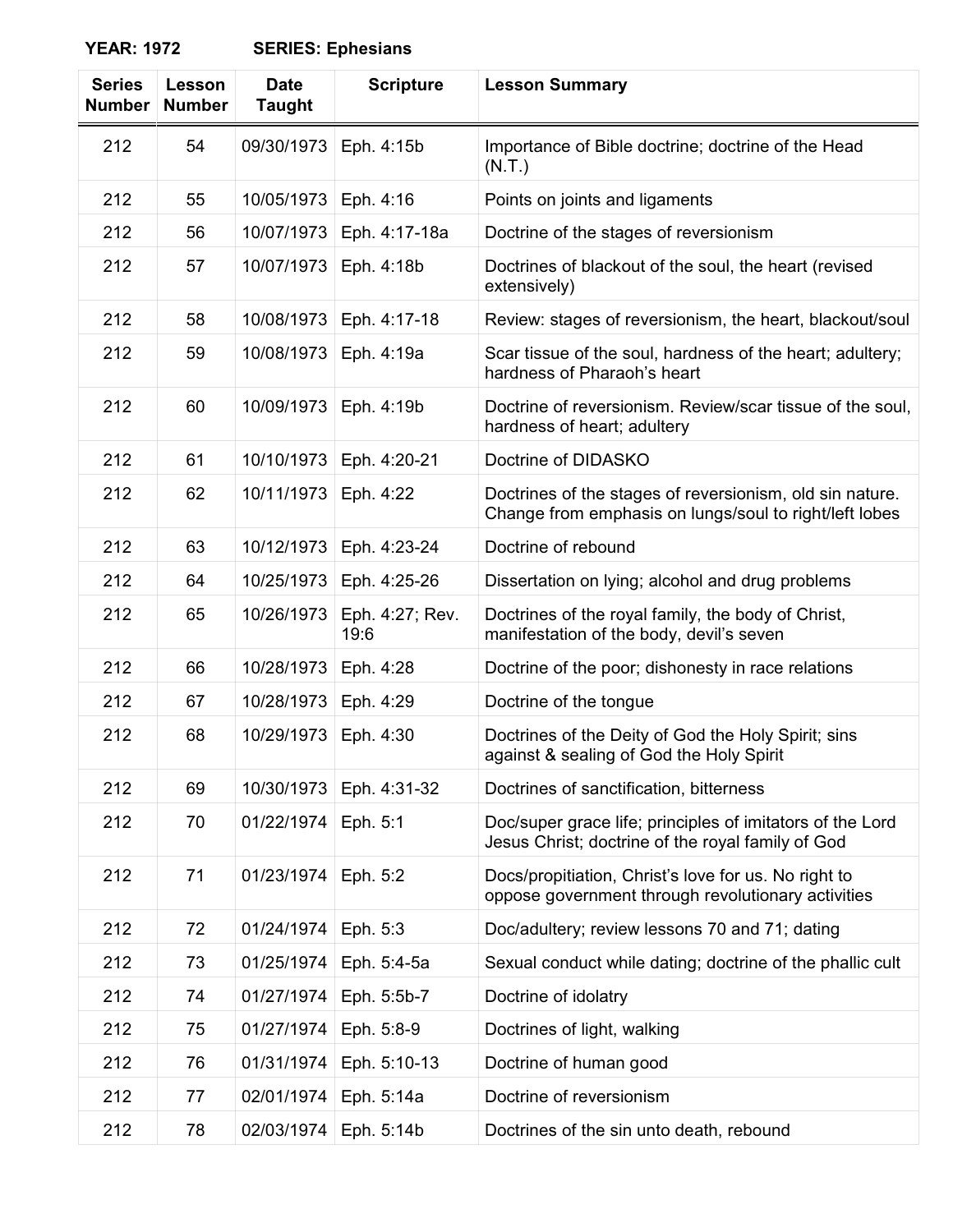| <b>YEAR: 1972</b> | <b>SERIES: Ephesians</b> |
|-------------------|--------------------------|
|-------------------|--------------------------|

| <b>Series</b><br><b>Number</b> | Lesson<br><b>Number</b> | <b>Date</b><br><b>Taught</b> | <b>Scripture</b>         | <b>Lesson Summary</b>                                                                                 |
|--------------------------------|-------------------------|------------------------------|--------------------------|-------------------------------------------------------------------------------------------------------|
| 212                            | 79                      | 02/03/1974                   | Eph. 5:15-16             | Doctrine of one day at a time                                                                         |
| 212                            | 80                      | 02/04/1974                   | Eph. 5:17                | Doctrine of GAP (pts.1-5)                                                                             |
| 212                            | 81                      | 02/05/1974                   | Eph. 5:17                | Doctrines of GAP, divine guidance                                                                     |
| 212                            | 82                      | 02/06/1974                   | Eph. 5:18                | Doctrine of drinking                                                                                  |
| 212                            | 83                      | 02/07/1974                   | Eph. 5:18b               | Doctrines of indwelling of Holy Spirit, spirituality                                                  |
| 212                            | 84                      | 02/08/1974                   | Eph. 5:19                | Music in the church                                                                                   |
| 212                            | 85                      | 02/10/1974                   | Eph. 5:20                | Doctrine of authority                                                                                 |
| 212                            | 86                      | 02/10/1974                   | Eph. 5:22                | Taboos in selection of a husband for singles, divorcees,<br>widows                                    |
| 212                            | 87                      | 02/11/1974                   | Eph. 5:22                | Doctrines of category 2 Love; right man/right woman                                                   |
| 212                            | 88                      | 02/12/1974                   | Eph. 5:22                | Woman's soul in response to the right man                                                             |
| 212                            | 89                      | 02/13/1974                   | Eph. 5:23a               | Doctrine of the church                                                                                |
| 212                            | 90                      | 02/14/1974                   | Eph. 5:23b-24            | Doctrine of the enslaved male                                                                         |
| 212                            | 91                      | 02/15/1974                   | Eph. 5:25                | Doctrine of the loving husband                                                                        |
| 212                            | 92                      | 02/17/1974                   | Eph. 5:26a               | Doctrine of sanctification                                                                            |
| 212                            | 93                      | 02/17/1974                   | Eph. 5:26b               | How the right woman is cleansed                                                                       |
| 212                            | 94                      | 02/24/1974                   | Eph. 5:27a               | Doctrine of the Rapture of the Church                                                                 |
| 212                            | 95                      | 02/24/1974                   | Eph. 5:27b               | Doctrine of the manifestation of the bride                                                            |
| 212                            | 96                      | 02/25/1974                   | Eph. 5:28-31a            | Right man to right woman as Jesus Christ to the Church                                                |
| 212                            | 97                      | 02/26/1974                   | Eph. 5:31b-33            | Doctrines of the mystery, intercalation                                                               |
| 212                            | 98                      | 02/27/1974                   | Eph. 6:1                 | Mother, teaching a male child. Parental responsibility<br>toward children. Children as adults at home |
| 212                            | 99                      | 02/28/1974                   | Eph. 6:2-4               | Obedience and respect results in prosperity and long<br>life                                          |
| 212                            | 100                     | 03/01/1974                   | Eph. 6:5                 | The issue of slavery                                                                                  |
| 212                            | 101                     | 03/03/1974                   | Eph. 6:6-9               | Social action vs. bible doctrine; responsibility of labor<br>and management                           |
| 212                            | 102                     | 11/28/1974                   | Eph. 6:10                | The Roman soldier                                                                                     |
| 212                            | 103                     | 11/28/1974                   | Eph. 6:11a; Ps.<br>138:2 | Doctrine of importance of Bible doctrine                                                              |
| 212                            | 104                     | 11/28/1974                   | Eph. 6:11b-12a           | The devil's seven                                                                                     |
| 212                            | 105                     | 11/29/1974                   | Eph. 6:12b-13            | Demon army ranks and discipline                                                                       |
| 212                            | 106                     | 11/29/1974                   | Eph. 6:14-15             | Doctrine of witnessing                                                                                |